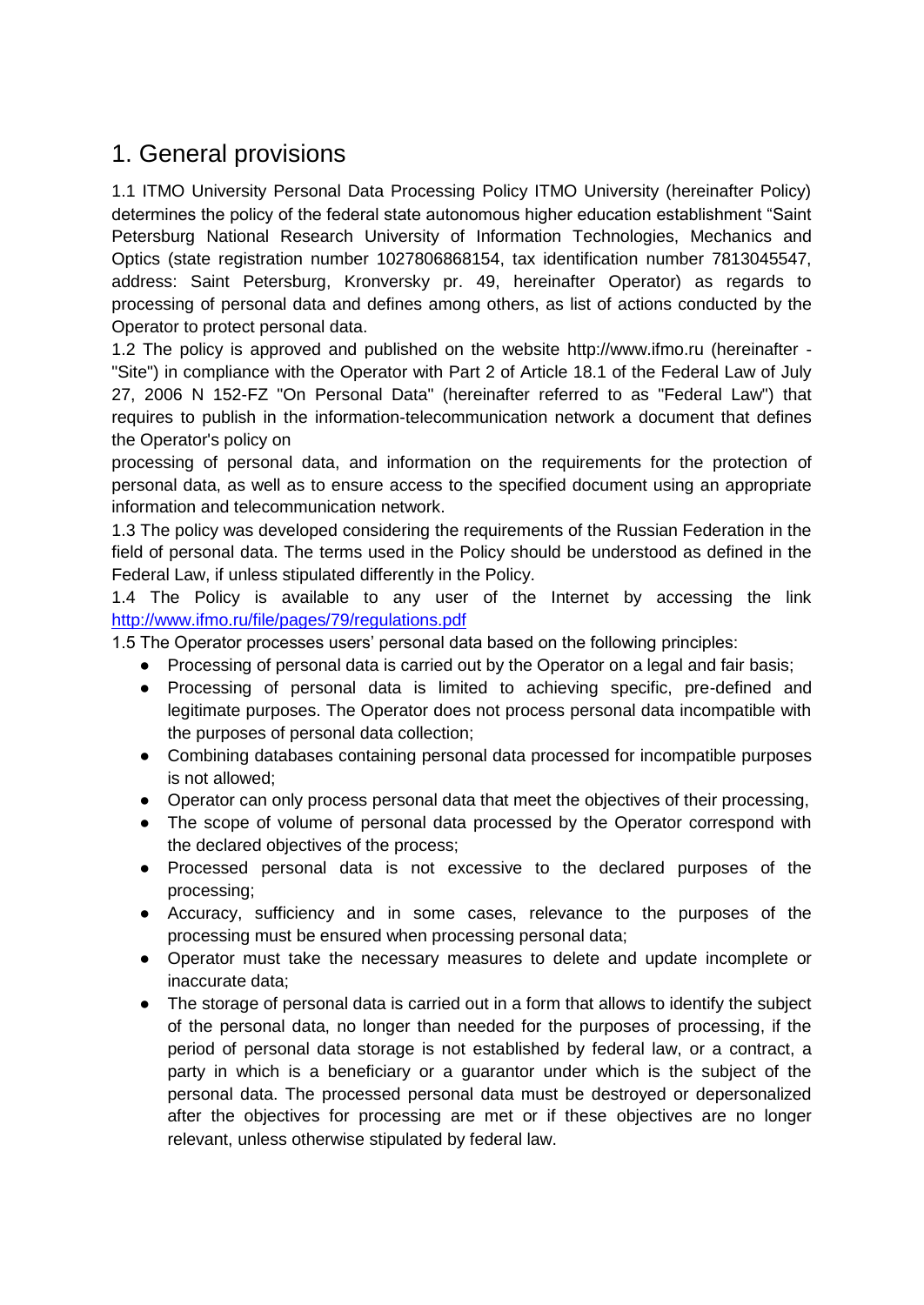## 2. Rights of the subject of personal data to access his personal data

2.1 The subject of personal data has the right to receive the following information:

- Confirmation of the fact of personal data processing by the Operator;
- Legal grounds and objectives for the processing of personal data;
- Objectives and methods of processing personal data;
- Name and location of the Operator, information about the persons (for the Operator's employees) who have access to personal data or personal data on the basis of a contract with the Operator or on the basis of federal law;
- Processed personal data relating to corresponding to the subject of personal data, the source of their receipt if there is no other procedure for submitting such data stipulated by federal law;
- Length of the period for processing of personal data, including the length of their storage;
- The order by which the personal data subject can exercise his or her rights as stipulated by the federal law;
- Information about actual or expected transboundary data transmission;
- Name or surname, name, patronymic and address of the person, carrying out the processing of personal data on behalf of Operator, if the processing is entrusted or will be entrusted to such a person;
- Other information provided for by the legislation of the Russian Federation.

2.2. The right of the subject of personal data to access his personal data may be limited in cases provided for by law of the Russian Federation.

## 3. Requirements for personal data protection implemented by the Operator

3.1. During the processing of personal data, the Operator takes all necessary legal, organizational and technical measures to protect personal data from unauthorized or accidental access, destruction, modification, blocking, copying, providing, distributing, as well as from other illegal actions in relation to personal data.

3.2 Ensuring the security of personal data is achieved, in particular, by:

- 1. Definition of threats to the security of personal data while being processed by personal data information systems;
- 2. Use of organizational and technical measures to ensure safety of personal data while being processed by personal data information systems necessary to meet the requirements for protection of personal data as established by the Government of the Russian Federation;
- 3. Use of information protection means evaluated by the specified procedure;
- 4. Evaluation of the effectiveness of personal data security measures prior to commissioning a personal data information system;
- 5. Accounting for computer storage of personal data;
- 6. Detection of unauthorized access to personal data and taking action;
- 7. Recovery of personal data modified or destroyed due to unauthorized access;